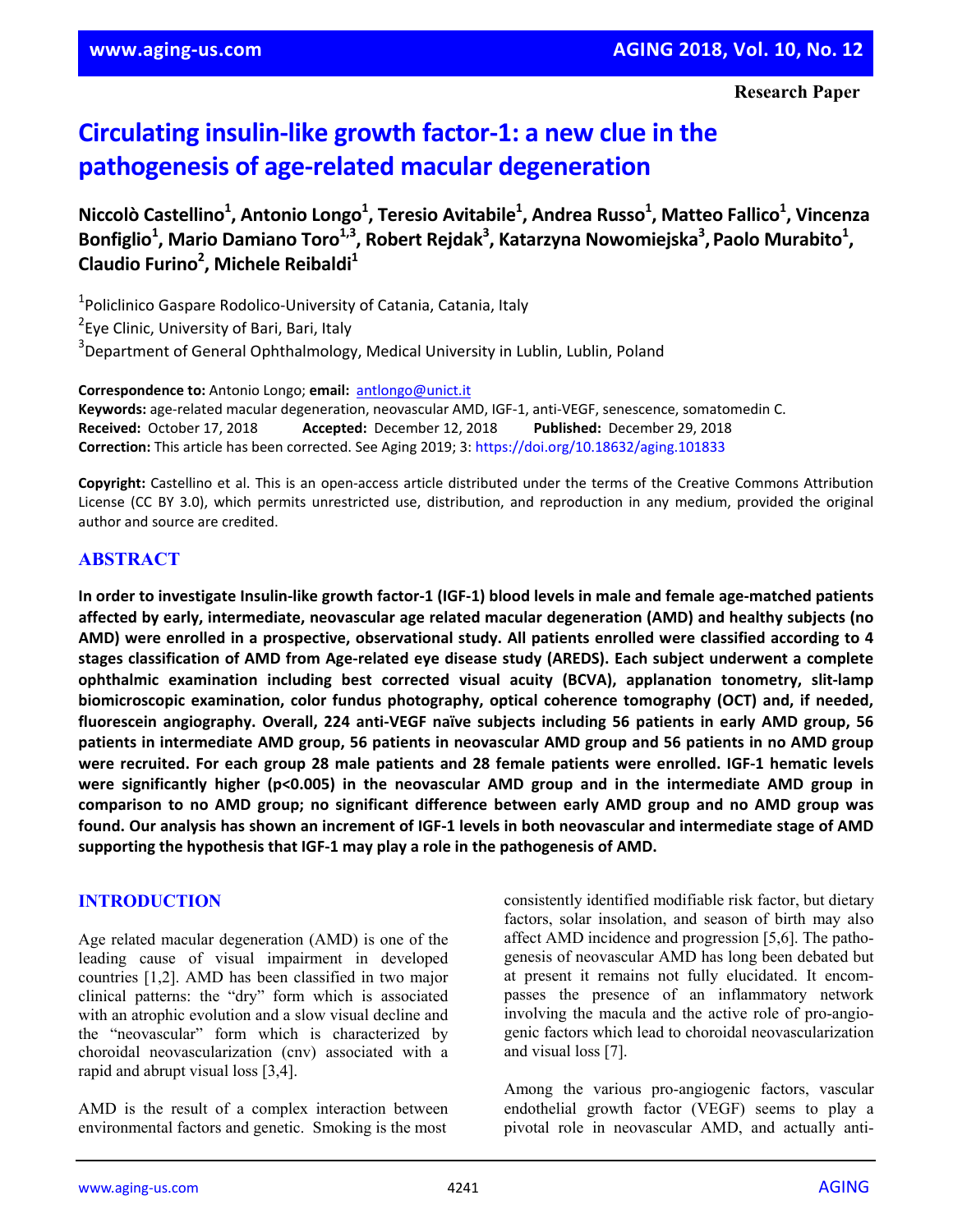VEGF drugs are the only approved therapeutic approach for the treatment of the disease [8–11]. Nevertheless, in addition to VEGF several humoral mediators including fibroblast growth factor, plateletderived growth factor, interleukin-6 (IL-6), interleukin-8 (IL-8), monocyte chemoattractant protein-1, and insulin-like growth factor-1 (IGF-1) are altered in patients affected by neovascular AMD [12–15].

IGF-1, also called somatomedin C, is a protein that is mainly secreted by the liver as a result of stimulation by growth hormone. IGF-1 is important for both the regulation of normal physiology, as well as a number of pathological states, including cancer [16]. High IGF-1 levels were associated with increased all cause mortality, human studies support the notion that attenuation of GH/IGF-1 signaling may protect from age-related diseases and functional decline [17].

In eyes affected by neovascular AMD, IGF-1 is increased in ocular fluid. Furthermore IGF-1 receptors are expressed in retinal pigmented epithelium cells which are involved in neovascular AMD [18].

To date, only one study investigated systemic IGF-1 concentration in neovascular AMD patients, showing an increment in circulating IGF-1 levels in comparison to healthy controls. The authors demonstrated that early endothelial cells are increased in neovascular AMD and may contribute to IGF-1 elevation [19].

However, in this study only patients with neovascular AMD were included, whereas patients with less advanced stages of AMD were not evaluated. Therefore, it remains unclear if IGF-1 elevation is a consequence of neovascular development in AMD patients, or if IGF-1 is primary involved in the pathogenesis of AMD, as in others aging related diseases, being a causal factor instead of the effect of AMD.

The present study was therefore designed to evaluate the circulating IGF-1 levels in early, intermediate, and neovascular AMD patients in comparison to healthy matched controls.

## **RESULTS**

Overall 224 subjects met the study inclusion criteria and were included in the study, 56 patients in neovascular AMD group (32 type 1 cnv, 18 type 2 cnv, 6 type 3 cnv) (mean age 74±8 years), 56 patients in intermediate AMD group (mean age  $73\pm8$  years), 56 patients in early AMD group (mean age 74±1 years), and 56 patients in no AMD group (mean age 73±4 years). Mean best corrected visual acuity (BCVA) and intraocular pressure in four groups are reported in Table 1. For each group 28 male patients and 28 female patients were enrolled.

#### **Mean IGF-1 values in all patients**

As shown in Table 2 the overall mean  $\pm$  standard deviations (SD) IGF-1 values was significantly different

# Table 1. Mean ± standard deviations (SD) Best Corrected Visual Acuity and Intraocular Pressure values detected in four **groups.**

|                      |                   | <b>Neovascular</b><br>AMD $(n=56)$ | Intermediate<br>AMD $(n=56)$ | <b>Early AMD</b><br>$(n=56)$ | <b>No AMD</b><br>$(n=56)$ | P(ANOVA)    |
|----------------------|-------------------|------------------------------------|------------------------------|------------------------------|---------------------------|-------------|
| <b>BCVA</b>          | log <sub>MR</sub> | $0.58 \pm 0.06*$                   | $0.09 \pm 0.05$ *            | $0.04 \pm 0.05$ °            | $0.01 \pm 0.02$           | $\le 0.001$ |
| Intraocular pressure | mmHg              | $14.2 \pm 2.6$                     | $14.6 \pm 2.5$               | $14.3 \pm 2.1$               | $144\pm2.5$               | 0.787       |

BCVA: Best Corrected Visual Acuity

Tukey HSD vs no AMD: \* p<0.001, ° p=0.007

#### **Table 2. Table 2. Mean ± standard deviations (SD) IGF‐1 values detected in four groups.**

|                | Neovascular AMD $(n=56)$ | Intermediate AMD<br>$(n=56)$ | <b>Early AMD</b><br>$(n=56)$ | <b>No AMD</b><br>$(n=56)$ | P(ANOVA)    |
|----------------|--------------------------|------------------------------|------------------------------|---------------------------|-------------|
| <b>Overall</b> | $146 \pm 40$ *           | $127 \pm 29$ °               | $107 \pm 32$                 | $103 \pm 36$              | $\le 0.001$ |
| <b>Males</b>   | $169\pm34$ *             | $143\pm30$                   | $118 \pm 35$                 | $114\pm38$                | < 0.001     |
| <b>Females</b> | $123 \pm 32$ *           | $111 \pm 16$ §               | $97 \pm 25$                  | $92 \pm 30$               | < 0.001     |

Tukey HSD vs no AMD: \* p<0.001, ° p=0.002, ¨ p=0.011, § p=0.038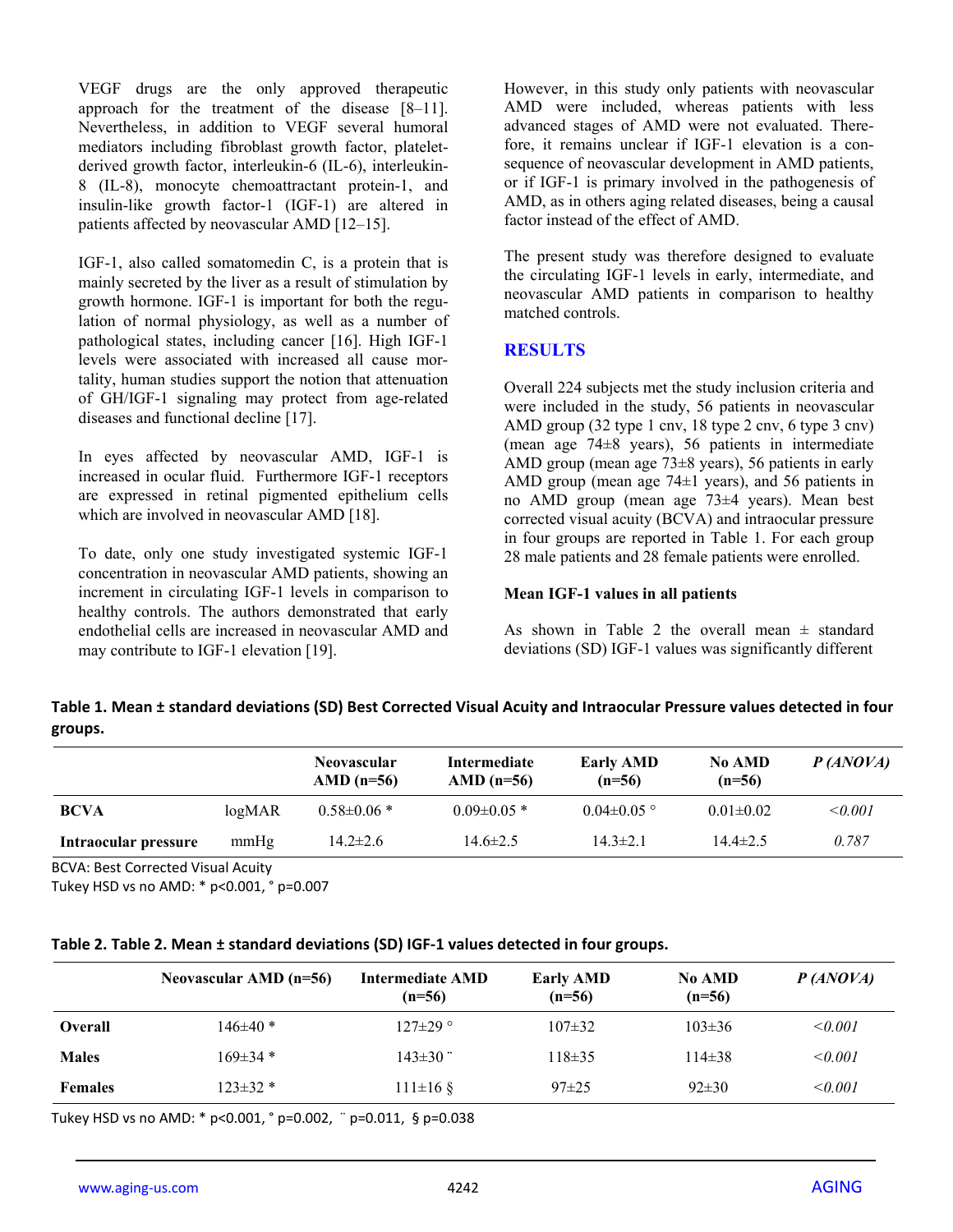between groups (P<0.001, ANOVA). Compared with the no AMD group, the mean IGF-1 values was significantly higher in the neovascular AMD group (Tukey HSD p<0.001) and in the intermediate AMD group (Tukey HSD p=0.002); no significant difference between early AMD group and no AMD group (Tukey HSD  $p = 0.911$ , Figure 1.

#### **Mean IGF-1 values in male patients**

The overall mean  $\pm$  (SD) IGF-1 values in male patients was significantly different between groups (P<0.001, ANOVA). Compared with the no AMD group, the mean  $\pm$  (SD) IGF-1 values was significantly higher in the neovascular AMD group (Tukey HSD  $p<0.001$ ) and in the intermediate AMD group (Tukey HSD p=0.011); no difference was seen with early AMD group (Tukey HSD  $p = 0.975$ ).

#### **Mean IGF-1 values in female patients**

The overall mean  $\pm$  (SD) IGF-1 values was significantly different between groups (P<0.001, ANOVA). Compared with the no AMD group, the mean  $\pm$  (SD) IGF-1 values was significantly higher in the neovascular AMD group (Tukey HSD  $p<0.001$ ) and in the intermediate AMD group (Tukey HSD p=0.038), but not in early AMD group (Tukey HSD  $p = 0.905$ ).

#### C**orrelation between IGF-1 and age**

A significant correlation was found between mean IGF-1 values and age in early AMD group (r=-0. 342,  $p=0.010$ ) and no AMD group ( $r=-0.317$ ,  $p=0.017$ ), but no significant in neovascular AMD group (r=-0.117,  $p=0.389$ ) and intermediate AMD ( $r=-0.211$ ,  $p=0.118$ ), Figure 2.

## **DISCUSSION**

AMD is a retinal degenerative disorder characterized by complex and not entirely understood pathogenesis. Several cytokines that promote retinal inflammation and angiogenesis has been suggested to be involved. Among these, there are clinical and experimental evidences on the role of retinal IGF-1 as a mediator of retinal inflammation and neovascular formation [20,21]. To address this hypothesis, we evaluated circulating IGF-1 levels in patients with various stages of AMD. Our results indicate that serum levels of IGF-1 are higher in intermediate and neovascular AMD patients in comparison with early and no AMD patients.



**Figure 1. IGF‐1 levels in all patients, males and females, in four groups.**



**Figure 2. Correlations between IGF‐1 levels and age in four groups.**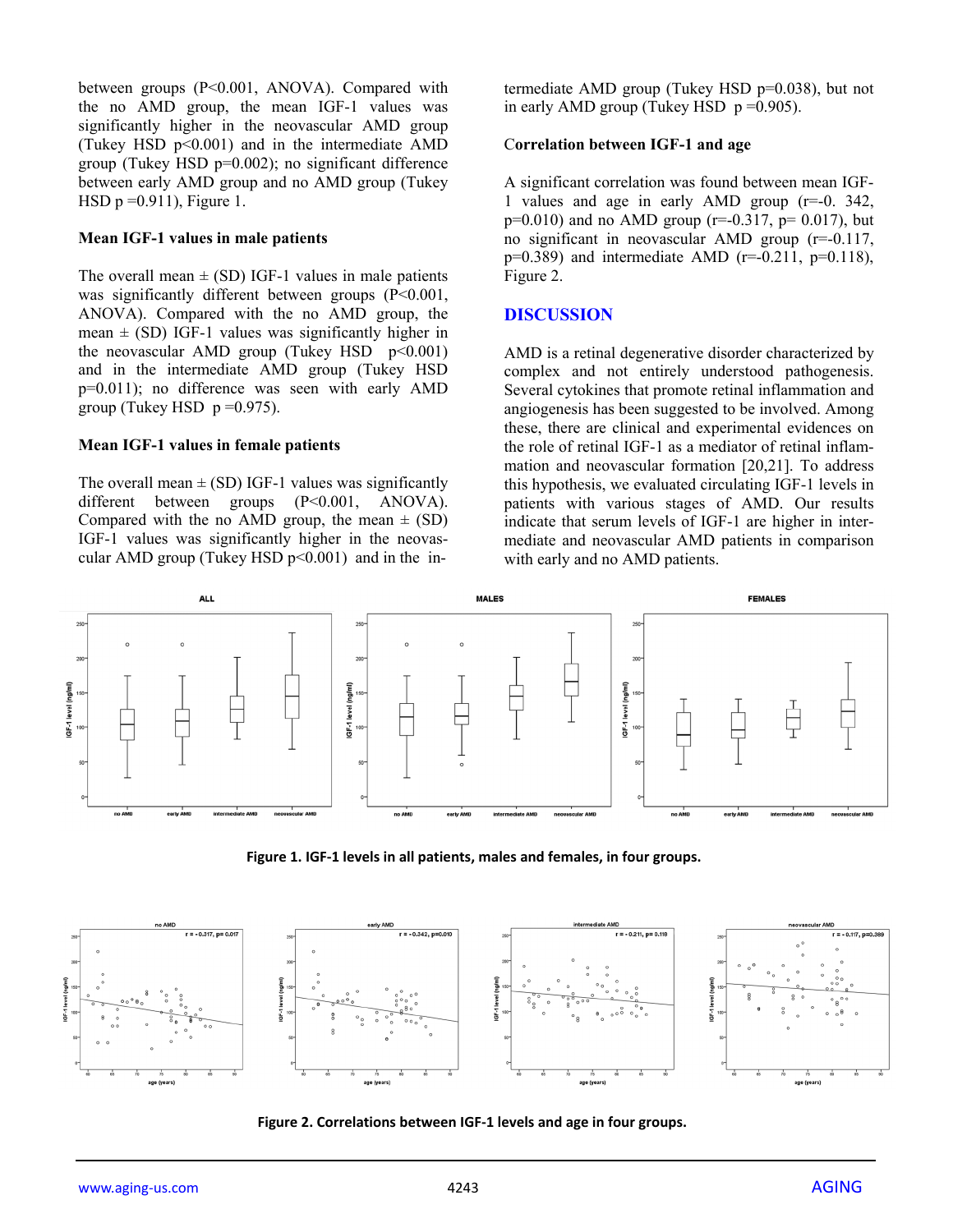Dong Min Cha and associates [18] demonstrated the presence of higher levels of various cytokines, chemokines and growth factors, including IGF-1, in the aqueous humor samples of patients affected by AMD in comparison with control subjects.

In a previous study Machalinska and associates demonstrated higher IGF-1 plasma concentration of IGF-1 in patients with neovascular AMD in comparison to healthy subjects. Furthermore in their study the authors also reported an association of higher IGF-1 levels with an increase of early endothelial progenitor cells. Albeit the latter association does not prove a cause to effect relationship, the authors hypothesized that angiogenesis under hypoxic conditions may represent the trigger that may explain the above mentioned observations [19]. They also suggested as a possible explanation a disturbed local synthesis of the cytokines and growth factors under conditions of chronic vascular endothelial injury. It should be kept in mind that IGF-1 is a well-known retinal pro-angiogenic cytokine, and it has been demonstrated that IGF-1 induces retinal neovascularization in animal models [22]. This may be of particular relevance under condition of long-term chronic hypoxia, in contrast to VEGF which may be more readily increased in the early phases of retinal ischemia.

In agreement with the study of Machalinska, our results showed an increase in IGF-1 values in patients with neovascular AMD compared to healthy patients. However, a novel contribution of our present study is the observation of a significant increase in IGF-1 levels also in patients with intermediate stages of the disease. These data suggest that IGF-1 may be already elevated in stages of the retinal degeneration prior to the neovascular formation. The association between IGF-1 and microvascular impairment in AMD may be not limited to the neovascular stage but may be already evident in a less severe stage (intermediate) of the disease. This hypothesis is also corroborated by the observed grading in IGF-1 levels that were higher in the more advanced stages of the disease. IGF-1 levels in AMD may be considered a predisposing factor to the disease or, alternatively it may be a consequence of the degenerative processes which characterize AMD. Thus, these data are consistent with previous available data and may provide evidences for a pathogenetic or at least facilitating role of IGF-1 in AMD.

Furthermore, an indirect confirmation of the role of changes in circulating IGF-1 values in patients with intermediate and neovascular AMD is that, in these groups of patients, our results did not show a significant correlation with age, which instead was found in healthy patients and in the group with early stage of disease.

In a recent study Westwood and associates reported that IGF-1 plasma alterations are present in various neurodegenerative disorders. They demonstrated that lower serum levels of IGF-1 are associated with an increased risk of developing Alzheimer Disease (AD) dementia [23]. AMD is also characterized by retinal neurodegenerative processes [24] and previous studies have shown common pathogenetic features with AD [25]. Accordingly, is possible to suppose that IGF-1 is altered in various aging-related and neurodegenerative disorders [26]. As a result, the role of IGF-1 in neuronal inflammation needs to be elucidated.

It should be kept in mind that serum concentrations of IGF-1 are influenced by several factors, such as nutritional factors, energy and protein intake, and BMI. These factors may play as confounders in data analysis and interpretation. Our data also confirmed genderdifferences in IGF-1 levels that were previously observed. [27]

Our study has several limitations including the crosssectional nature of the study design with no longitudinal follow-up. In addition we didn't evaluate IGF-1 levels in AMD patient affected by geographic atrophy, not clarifying whether the higher levels of IGF-1 in neovascular stage are linked to neovascular development or to the progression of neurodegenerative processes.

In conclusion circulating IGF-1 levels are significantly higher in patients affected by intermediate and neovascular AMD in comparison with control subjects. Although future studies with larger sample are needed, our results suggest IGF-1 as a possible contributing factor in the pathogenesis of this disease.

## **METHODS**

In this observational, prospective, controlled study we recruited consecutive patients of more than 60 years with a diagnosis of early AMD, intermediate AMD, neovascular AMD, and healthy controls examined at the Department of Ophthalmology, University of Catania, Catania, Italy, between January 2017 and May 2018. In each group, according to the power of the study, 28 male and 28 female patients were enrolled. The study was approved by the Institutional review board of the University of Catania. Written informed consent was obtained from all subjects enrolled in the study.

Exclusion criteria were diabetes and any systemic condition which could bias IGF-1 measurements, including any clinical condition which may have caused an elevation of systemic inflammatory markers, regardless of the cause that may have generated the rise.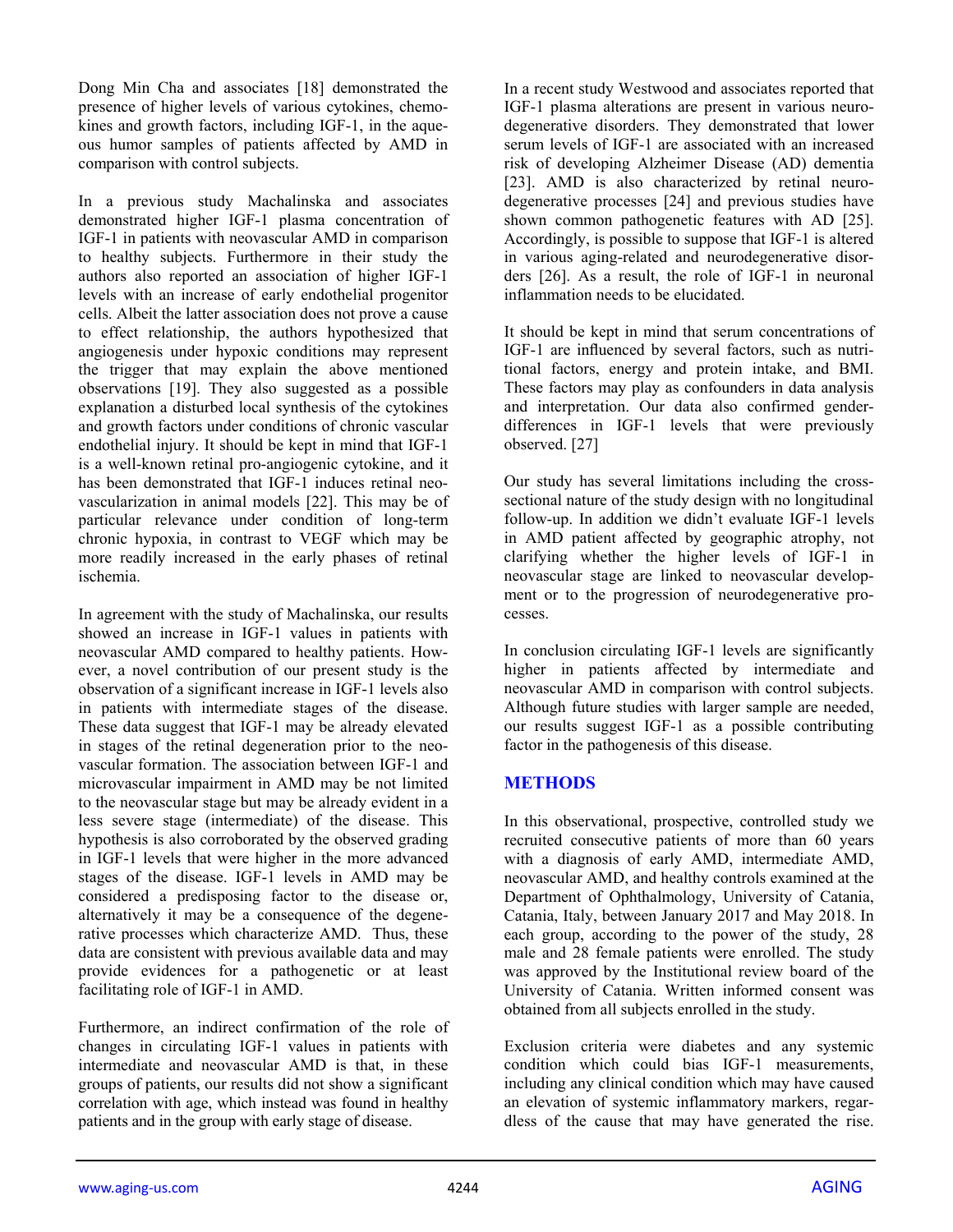Patients in overweight or obese were excluded from the study (BMI above 29). Similarly patients with low body weight (BMI below 17.5) or patient with clinically evident sarcopenia were excluded. In addition, patients who had undergone to any previous intravitreal therapy, previous cataract surgery in the last six months or patients who had clinical evidence of other retinal and ocular disease were also excluded.

All patients enrolled were classified according to 4 stages classification of AMD from Age-related eye disease study (AREDS)[28]:

- No AMD (AREDS category 1) none or a few small drusen (<63 microns in diameter).

- Early AMD (AREDS category 2) any or all of the following: multiple small drusen, few intermediate drusen (63 to 124 microns in diameter), or retinal pigment epithelial abnormalities.

- Intermediate AMD (AREDS category 3) any or all of the following: extensive intermediate drusen, and at least one large drusen  $(≥ 125$  microns in diameter), or geographic atrophy not involving the center of the fovea.

- Neovascular AMD (AREDS category 4); any of the features of neovascular AMD.

All patients underwent an ophthalmic examination including: best corrected visual acuity (BCVA), applanation tonometry, slit-lamp biomicroscopic examination, Color fundus photography, optical coherence tomography (OCT) and, if needed, fluorescein angiography (FA) and indocyanine green angiography (ICGA).

Color fundus photography of the central retina was performed by Visucam (Carl Zeiss Meditec, Inc, Dublin, California, USA). At least two color fundus images of each eye were acquired capturing the central field of the retina within a 45° view. Images were defined as gradable, if they fulfilled the following quality criteria allowing for the assessment of AMD: sufficient brightness and color contrast as well as full macular region captured. Images were excluded from AMD grading, if they revealed obscuring lesions or lesions considered to be the result of a competing retinal disease hampering AMD grading. Gradable images were examined by an experienced and trained ophthalmology consultant (M.R.); questionable findings were discussed with a second trained grader (T.A.).

Spectral-domain OCT was carried out using the Spectralis HRA by Heidelberg (SD-OCT; Heidelberg Engineering, Heidelberg, Germany), FA and ICGA (Heidelberg retinal angiograph, Heidelberg Engineering, Heidelberg, Germany) were performed in order to confirm the diagnoses in the neovascular AMD group.

Serum IGF-1 was measured by standard immunoassay in all patients.A 3 mL blood sample was drawn. This was obtained in the early morning at 08.00 after a 10 h overnight fasting. Prior to blood sampling patients were maintained in the supine position for 15 minutes. Samples were centrifuged, serum was aliquoted immediately and stored at -80°C in the central laboratory of our institution.

The primary outcome measure of our study was the evaluation of IGF-1 circulating levels in case and control groups in male and female patients. Secondary outcome was to evaluate the correlation between circulating IGF-1 levels and age in each group.

#### **Statistical analysis**

The sample size (at least 26 males and 26 females in each group) was determined from the results of our preliminary data to detect, with an alpha of 0.05 and a 90% power (two-tailed), a difference of 25 ng/ml in IGF-1 serum level between females with neovascular AMD and females with no AMD

The values of parameters in four groups were compared by ANOVA; if significant, comparison with baseline value was performed by Tukey HSD (honestly significant difference) test. In each group, correlation between IGF-1 levels and age was analyzed by Pearson's Correlation Coefficient. SPSS 21.0 (V.21, Armonk, NY, USA) was used for statistical analysis. P values < 0.05 was considered as statistically significant.

## **CONFLICTS OF INTEREST**

The authors have no conflicts of interest to declare.

## **FUNDING**

No financial support was provided to this work.

## **REFERENCES**

- 1. Bressler NM. Age-related macular degeneration is the leading cause of blindness. JAMA. 2004; 291:1900– 01. https://doi.org/10.1001/jama.291.15.1900
- 2. Wong WL, Su X, Li X, Cheung CM, Klein R, Cheng CY, Wong TY. Global prevalence of age-related macular degeneration and disease burden projection for 2020 and 2040: a systematic review and meta-analysis. Lancet Glob Health. 2014; 2:e106–16. https://doi.org/10.1016/S2214‐109X(13)70145‐1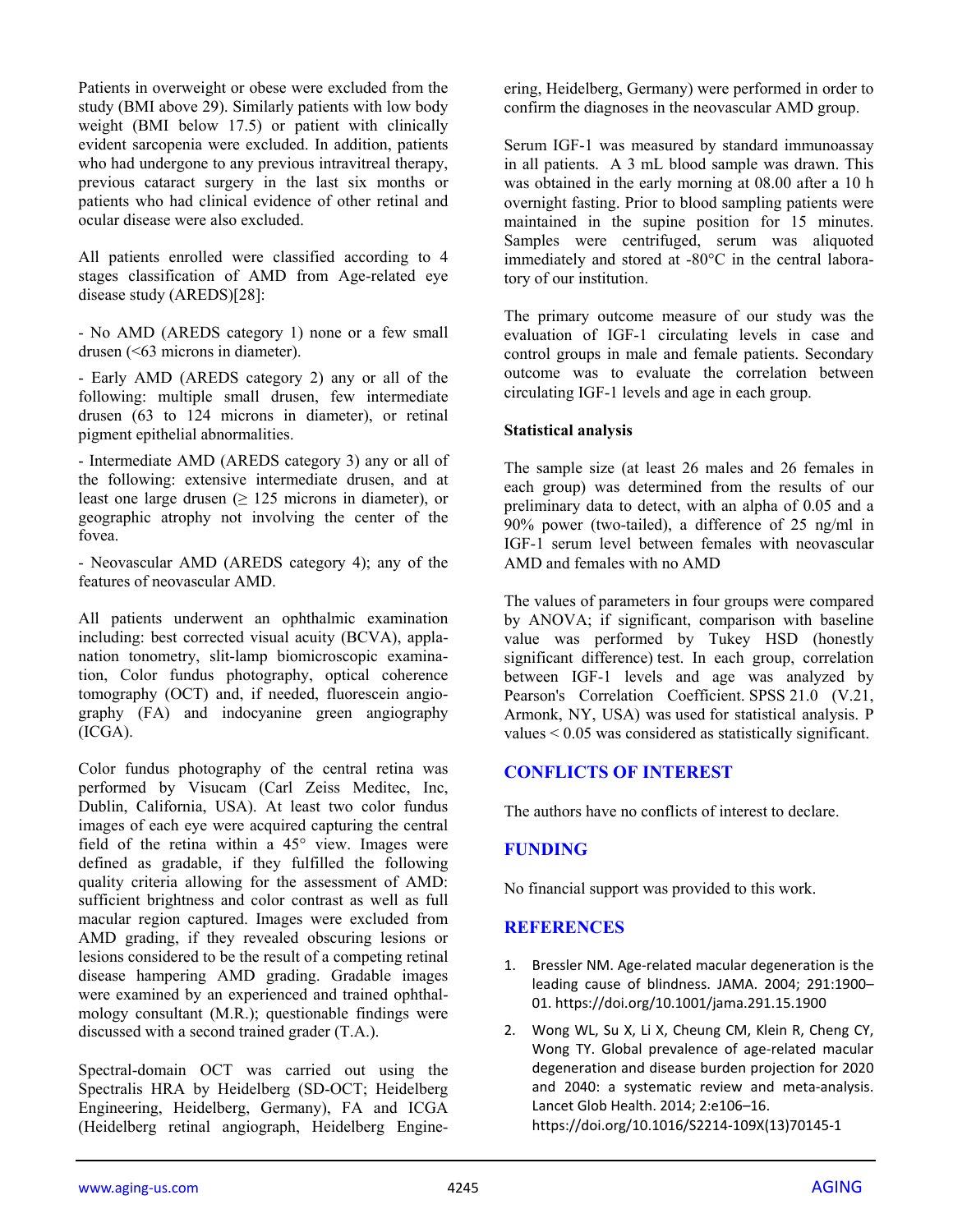- 3. Ferris FL 3rd, Wilkinson CP, Bird A, Chakravarthy U, Chew E, Csaky K, Sadda SR, and Beckman Initiative for Macular Research Classification Committee. Clinical classification of age‐related macular degeneration. Ophthalmology. 2013; 120:844–51. https://doi.org/10.1016/j.ophtha.2012.10.036
- 4. Ferris FL 3rd, Fine SL, Hyman L. Age-related macular degeneration and blindness due to neovascular maculopathy. Arch Ophthalmol. 1984; 102:1640–42. https://doi.org/10.1001/archopht.1984.01040031330 019
- 5. Reibaldi M, Longo A, Pulvirenti A, Avitabile T, Russo A, Cillino S, Mariotti C, Casuccio A. Geo‐Epidemiology of Age‐Related Macular Degeneration: New Clues Into the Pathogenesis. Am J Ophthalmol. 2016; 161:78– 93.e1, 2. https://doi.org/10.1016/j.ajo.2015.09.031
- 6. Longo A, Casuccio A, Pani L, Avitabile T, Cillino S, Uva MG, Bonfiglio V, Russo A, Parisi G, Cennamo G, Furino C, Parravano M, Xoxi E, Reibaldi M. Association of neovascular age‐related macular degeneration with month and season of birth in Italy. Aging (Albany NY). 2016; 9:133–41.

https://doi.org/10.18632/aging.101137

7. Wong TY, Chakravarthy U, Klein R, Mitchell P, Zlateva G, Buggage R, Fahrbach K, Probst C, Sledge I, Sledge I. The natural history and prognosis of neovascular age‐ related macular degeneration: a systematic review of the literature and meta‐analysis. Ophthalmology. 2008; 115:116–26.

https://doi.org/10.1016/j.ophtha.2007.03.008

- 8. Witmer AN, Vrensen GF, Van Noorden CJ, Schlingemann RO. Vascular endothelial growth factors and angiogenesis in eye disease. Prog Retin Eye Res. 2003; 22:1–29. https://doi.org/10.1016/S1350‐9462(02)00043‐5
- 9. Brown DM, Regillo CD. Anti-VEGF agents in the treatment of neovascular age‐related macular degeneration: applying clinical trial results to the treatment of everyday patients. Am J Ophthalmol. 2007; 144:627–37. https://doi.org/10.1016/j.ajo.2007.06.039
- 10. Ferrara N, Damico L, Shams N, Lowman H, Kim R. Development of ranibizumab, an anti-vascular endothelial growth factor antigen binding fragment, as therapy for neovascular age-related macular degeneration. Retina. 2006; 26:859–70. https://doi.org/10.1097/01.iae.0000242842.14624.e7
- 11. Reibaldi M, Pulvirenti A, Avitabile T, Bonfiglio V, Russo A, Mariotti C, Bucolo C, Mastropasqua R, Parisi G, Longo A. Pooled estimates of incidence of endo‐ phthalmitis after intravitreal injection of anti‐vascular endothelial growth factor agents with and without

topical antibiotic prophylaxis. Retina. 2018; 38:1–11. https://doi.org/10.1097/IAE.0000000000001583

12. Haddad S, Chen CA, Santangelo SL, Seddon JM. The genetics of age-related macular degeneration: a review of progress to date. Surv Ophthalmol. 2006; 51:316–63.

https://doi.org/10.1016/j.survophthal.2006.05.001

- 13. Jonas JB, Tao Y, Neumaier M, Findeisen P. Monocyte chemoattractant protein 1, intercellular adhesion molecule 1, and vascular cell adhesion molecule 1 in exudative age‐related macular degeneration. Arch Ophthalmol. 2010; 128:1281–86. https://doi.org/10.1001/archophthalmol.2010.227
- 14. Jonas JB, Tao Y, Neumaier M, Findeisen P. Cytokine concentration in aqueous humour of eyes with exudative age‐related macular degeneration. Acta Ophthalmol. 2012; 90:e381–88. https://doi.org/10.1111/j.1755‐3768.2012.02414.x
- 15. Kramer M, Hasanreisoglu M, Feldman A, Axer‐Siegel R, Sonis P, Maharshak I, Monselise Y, Gurevich M, Weinberger D. Monocyte chemoattractant protein‐1 in the aqueous humour of patients with age‐related macular degeneration. Clin Experiment Ophthalmol. 2012; 40:617–25. https://doi.org/10.1111/j.1442‐ 9071.2011.02747.x
- 16. Samani AA, Yakar S, LeRoith D, Brodt P. The role of the IGF system in cancer growth and metastasis: overview and recent insights. Endocr Rev. 2007; 28:20–47. https://doi.org/10.1210/er.2006‐0001
- 17. Balasubramanian P, Longo VD. Growth factors, aging and age‐related diseases. Growth Horm IGF Res. 2016; 28:66–68. https://doi.org/10.1016/j.ghir.2016.01.001
- 18. Cha DM, Woo SJ, Kim HJ, Lee C, Park KH. Comparative analysis of aqueous humor cytokine levels between patients with exudative age-related macular degeneration and normal controls. Invest Ophthalmol Vis Sci. 2013; 54:7038–44. https://doi.org/10.1167/iovs.13‐12730
- 19. Machalinska A, Safranow K, Dziedziejko V, Mozolewska‐Piotrowska K, Paczkowska E, Klos P, Pius E, Grymula K, Wiszniewska B, Karczewicz D, Machalinski B. Different populations of circulating endothelial cells in patients with age-related macular degeneration: a novel insight into pathogenesis. Invest Ophthalmol Vis Sci. 2011; 52:93–100. https://doi.org/10.1167/iovs.10‐5756
- 20. Lambooij AC, van Wely KH, Lindenbergh‐Kortleve DJ, Kuijpers RW, Kliffen M, Mooy CM. Insulin‐like growth factor-I and its receptor in neovascular age-related macular degeneration. Invest Ophthalmol Vis Sci. 2003; 44:2192–98. https://doi.org/10.1167/iovs.02‐0410